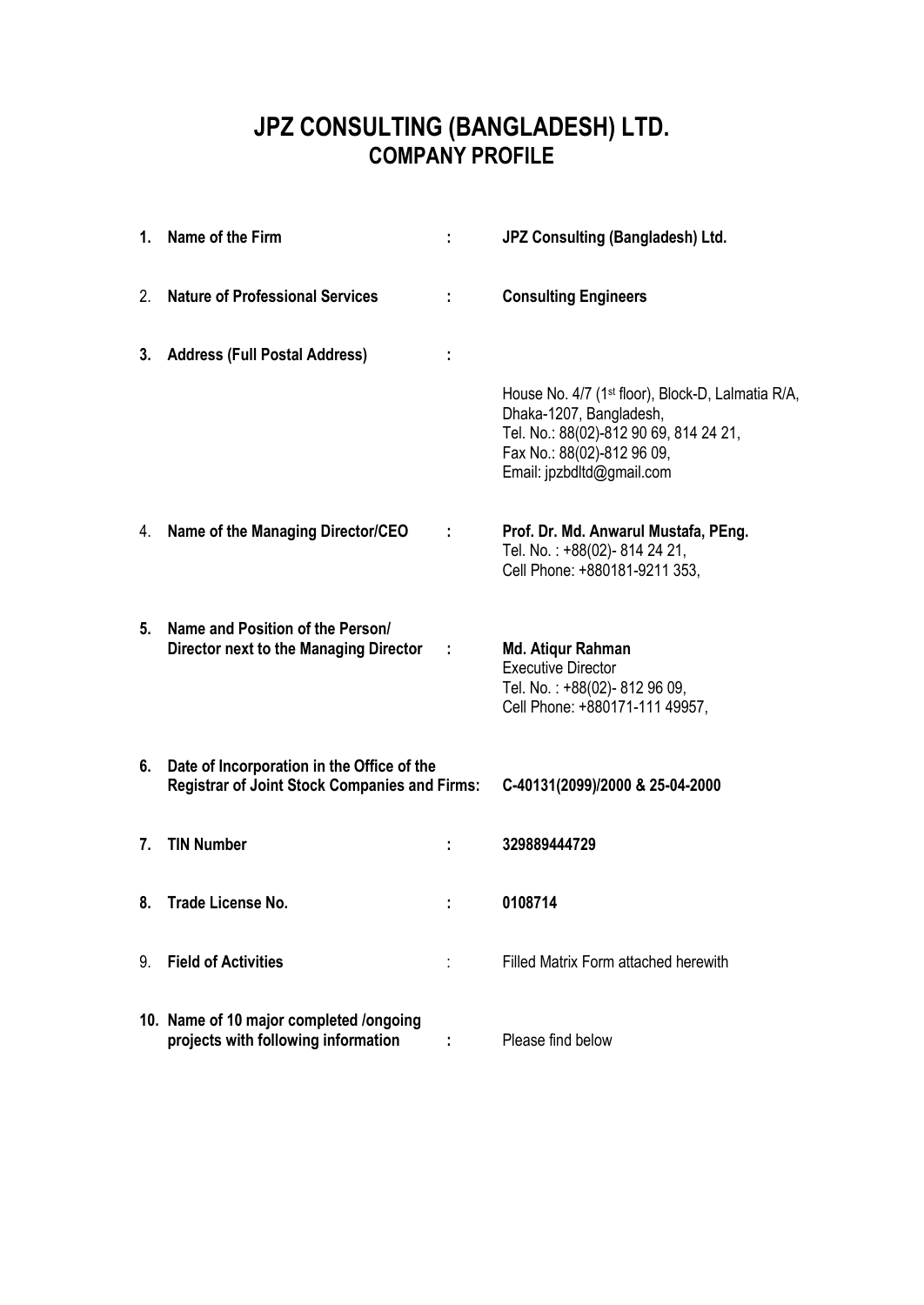| Project                                                                                                                                                                                                               | Country    |                | <b>Assignment Period</b> | Continuous /        | <b>Client</b>                                   | <b>Funding Source</b>       | Loan / $TA/$    |
|-----------------------------------------------------------------------------------------------------------------------------------------------------------------------------------------------------------------------|------------|----------------|--------------------------|---------------------|-------------------------------------------------|-----------------------------|-----------------|
|                                                                                                                                                                                                                       |            | <b>Start</b>   | End                      | <b>Intermittent</b> |                                                 |                             | <b>Grant No</b> |
| Preparation of Master Plan of 100 MW Gopalgonj<br><b>Power Plant</b>                                                                                                                                                  | Bangladesh | $01$ -Jan-13   | 31-Aug-13                | Continuous          | <b>Energypac Power</b><br>Generation Ltd.       | <b>Private Funding</b>      | N/A             |
| Detailed Architectural and Structural Design, including<br>Top Supervision of Construction<br>of 10-Storied<br>Residential Apartment Building<br>including 01<br><b>Basement Floor at Gulshan Dhaka</b><br>(Phase -I) | Bangladesh | 01-June-<br>12 | 31-Aug-14                | Continuous          | Rajdhani<br>Unnayan<br>Kartripakkha.<br>(RAJUK) | Government of<br>Bangladesh | N/A             |
| Detailed Architectural and Structural Design, including<br>of 10-Storied<br>Top Supervision of Construction<br>Residential Apartment Building<br>including 01<br>Basement Floor at Gulshan Dhaka<br>(Phase -II)       | Bangladesh | 01-June-<br>12 | 31-Aug-14                | Continuous          | Rajdhani<br>Unnayan<br>Kartripakkha.<br>(RAJUK) | Government of<br>Bangladesh | N/A             |
| Detailed Design of Plumbing System including external<br>disposal network for the project of Construction of<br>Apartment Building for low and middle income of people<br>at Sector-18 of Uttara Dhaka.               | Bangladesh | 01-Aug-12      | 31-Dec-12                | Continuous          | Rajdhani<br>Unnayan<br>Kartripakkha.<br>(RAJUK) | Government of<br>Bangladesh | N/A             |
| Detailed Feasibility study for the project of construction<br>of Apartment Building for low and middle income of<br>people at Sector-18 of Uttara Dhaka                                                               | Bangladesh | 01-Aug-12      | 31-Jan-13                | Continuous          | Rajdhani<br>Unnayan<br>Kartripakkha.<br>(RAJUK) | Government of<br>Bangladesh | N/A             |
| Consultancy services for Construction and Supervision<br>of Auditorium (22 shops at ground floor, one Auditorium<br>at 1st floor and one Rest house at 2nd floor) under<br>Raipura upazila, Dist. Narsingdi           | Bangladesh | 01-Feb-12      | 31-Jan-13                | Continuous          | Zila Parishad,<br>Narsingdi                     | Government of<br>Bangladesh | N/A             |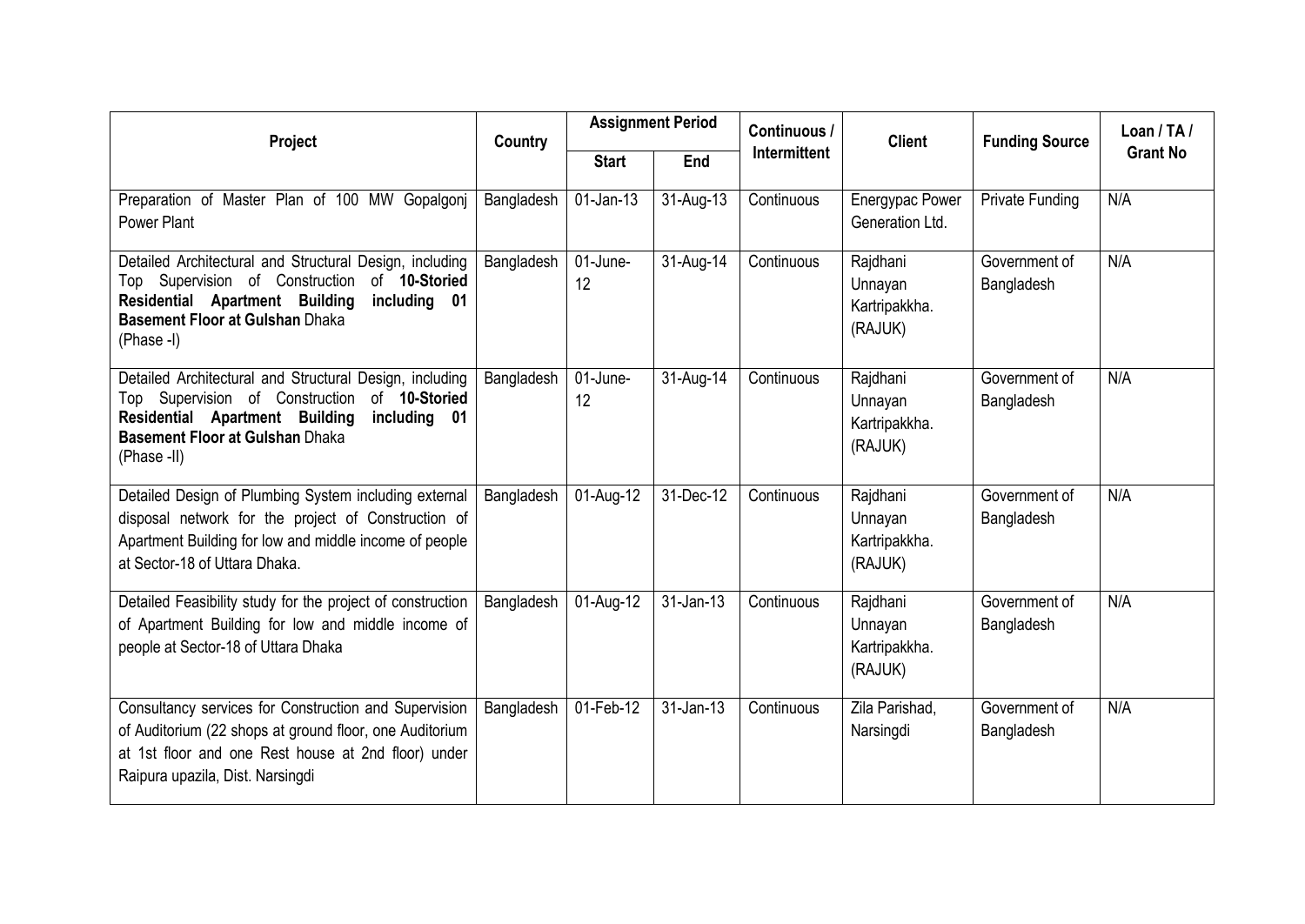| Project                                                                                                                                                                                                                               | Country    |              | <b>Assignment Period</b> | Continuous /        | <b>Client</b>                                        | <b>Funding Source</b>       | Loan / TA /     |  |  |
|---------------------------------------------------------------------------------------------------------------------------------------------------------------------------------------------------------------------------------------|------------|--------------|--------------------------|---------------------|------------------------------------------------------|-----------------------------|-----------------|--|--|
|                                                                                                                                                                                                                                       |            | <b>Start</b> | End                      | <b>Intermittent</b> |                                                      |                             | <b>Grant No</b> |  |  |
| Planning, Designing & Supervision for construction of<br>Dormitory & Guest House at saha Mokhdum R/A; Police<br>Barrack at Office premises, Bangladesh Bank, Rajshahi<br>and Guest House at Rupsha Officer's Quarters,<br>Bangladesh  | Bangladesh | $01$ -Jan-12 | 31-Mar-13                | Continuous          | Bangladesh<br>Bank.                                  | Government of<br>Bangladesh | N/A             |  |  |
| Development of Gulshan-Banani-Baridhara Lake, Dhaka.                                                                                                                                                                                  | Bangladesh | 01-May-11    | 30-Dec-11                | Continuous          | Rajdhani<br>Unnayan<br>Kartripakkha.<br>(RAJUK)      | Government of<br>Bangladesh | N/A             |  |  |
| Construction of Vertical Extension of City Bhaban 6th-<br>10th floor & annex Building 1st -2nd floor with 10<br><b>Storied Foundation</b>                                                                                             | Bangladesh | 01-Aug-11    | 31-May-13                | Continuous          | Rajshahi City<br>Corporation,<br>Rajshahi            | Government of<br>Bangladesh | N/A             |  |  |
| Feasibility Study & Detail Design of the "Amua Dhon<br>River" and the adjoining areas for the proposed Road<br>Bridge over "Amua Dhon River" at Kathalia Upazila in<br>Jhalakati District under Jhalakati Road Division.<br>Jhalakati | Bangladesh | $01$ -May-11 | 30-Sep-11                | Continuous          | Jhalakati Road<br>Division, Jhalakati                | Government of<br>Bangladesh | N/A             |  |  |
| Socio-Economic Study EIA & Detail Engineering Survey<br>& Investigation and Engineering Design.                                                                                                                                       | Bangladesh | 03-Jan-10    | 31-Jan-14                | Continuous          | Department of<br><b>Public Health</b><br>Engineering | GOB                         | N/A             |  |  |
| Consultancy Services for Preparation of Master Plan<br>with Architectural & Engineering Design of the<br>Kamruzzaman Central Park                                                                                                     | Bangladesh | 01-Dec-09    | 30-Jun-11                | Continuous          | Rajshahi City<br>Corporation                         | Government of<br>Bangladesh | N/A             |  |  |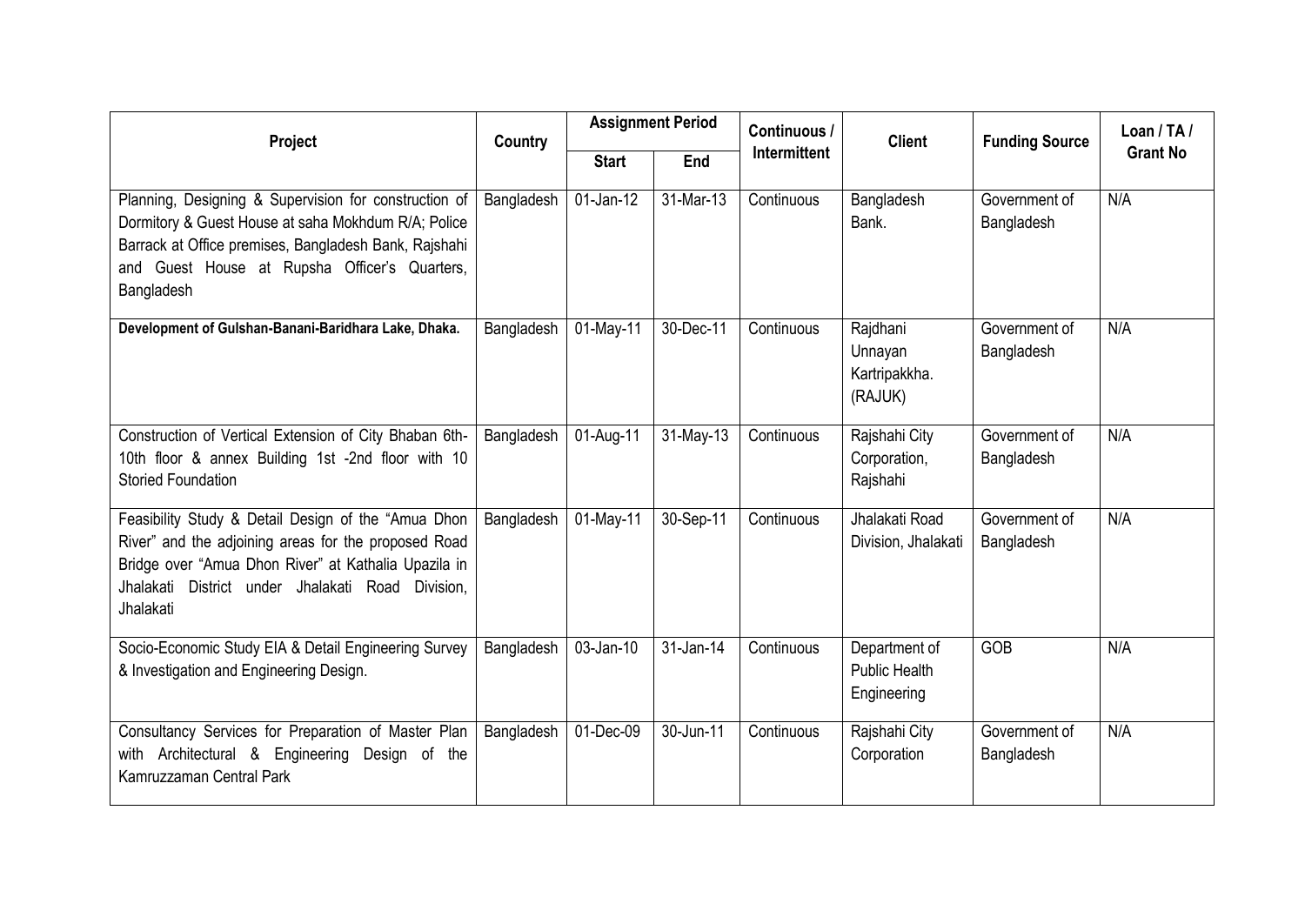| Project                                                                | Country    |              | <b>Assignment Period</b> | Continuous / | <b>Client</b>                                                                        | <b>Funding Source</b> | Loan / TA /     |
|------------------------------------------------------------------------|------------|--------------|--------------------------|--------------|--------------------------------------------------------------------------------------|-----------------------|-----------------|
|                                                                        |            | <b>Start</b> | End                      | Intermittent |                                                                                      |                       | <b>Grant No</b> |
| Techno-economic Feasibility study of a Deep-Sea Port<br>in Bangladesh. | Bangladesh | 26-Jul-06    | 30-Apr-09                | Continuous   | Ministry of<br>Shipping<br>Government of<br>the Peoples<br>Republic of<br>Bangladesh | GOB                   | N/A             |